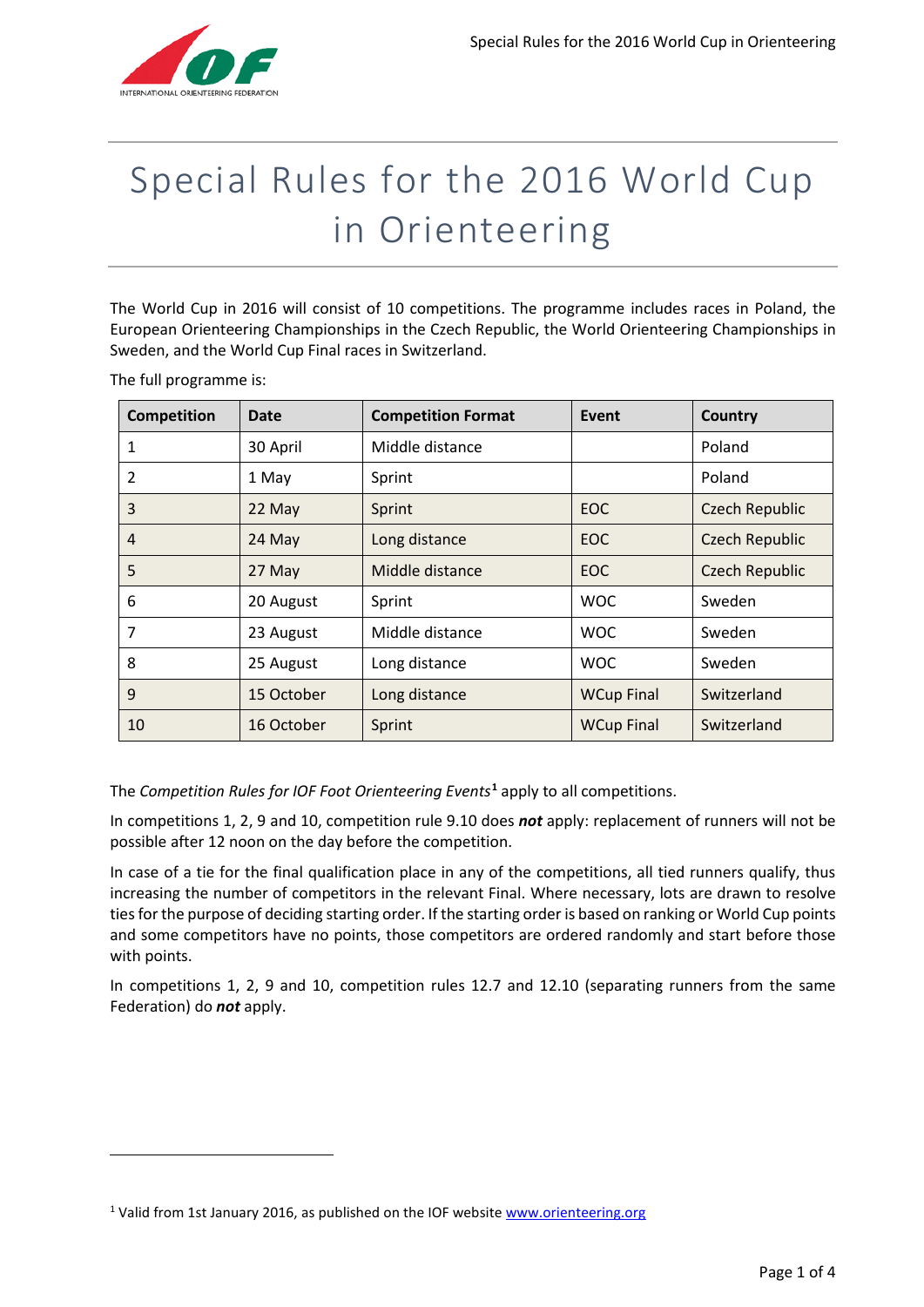

# Competitions 1 and 2 (Poland)

**Competition 1 (30 April):** Middle distance competition with a 2 minute start interval (to be reduced to 90 seconds if there are more than 70 competitors). The start order is determined strictly by the standing of the IOF Middle/Long World Rankings as published on  $28<sup>th</sup>$  $28<sup>th</sup>$  April 2016<sup>2</sup> (leader starts last).

<span id="page-1-0"></span>**Competition 2 (1 May):** Sprint competition consisting of a Sprint qualification race with two heats in the morning, followed by a Sprint Final in the afternoon. Both races have a 1 minute start interval. Competitors shall be split between the two qualification heats according to the requirements in rule 12.8 (in particular, that as far as possible, the two heats shall be equally strong), with rule 12.12 also applying. Within each qualification heat, the start order is determined strictly by the standing of the IOF Sprint World Rankings as published on  $29^{th}$  April 2016<sup>2</sup> (leader starts last). The Sprint Final is for the top 20 athletes from each heat of the Sprint qualification race. The start order for the Sprint Final is strictly the reverse of the placings in the Sprint qualification race; the best competitors shall start last as described in rule 12.9. All others who were placed in the qualification race start in the B-Final where the start order is also the reverse of the Sprint qualification race results.

# Competitions 3, 4 and 5; European Orienteering Championships (Czech Republic)

EOC rules apply.

# Competitions 6, 7 and 8; World Orienteering Championships (Sweden)

WOC rules apply.

**.** 

## Competitions 9 and 10 World Cup Final, Switzerland

**Competition 9 (15th Oct):** Long distance competition with a 3 minute start interval and a paired start with forking (i.e. 2 runners start at the same time). The start order is determined strictly by the order of the World Ranking as of 13 October (highest and second-highest ranked competitors start last).

**Competition 10 (16th Oct):** Sprint competition with a 1 minute start interval.

There will be an A final with the 40 highest-ranked competitors in the World Cup standing after competition 9, and a B final for all remaining competitions. The start order in both the A and B final is determined strictly by the World Cup standing after competition 9 (leader starts last). For those runners with no World Cup points, their starting order is the reverse of their placing in competition 9. Runners with no World Cup points and no placing in competition 9 start first (drawn randomly).

## World Cup standings are defined as

After competitions 1 to 5 the sum of all scores.

After competitions 6 to 8 the sum of the best n-1 scores (where n is the number of competitions so far).

After competition 9 the sum of the best 7 scores out of the first 8 competitions plus the score from competition 9.

<span id="page-1-1"></span><sup>&</sup>lt;sup>2</sup> References to IOF World Rankings at a particular date mean the rankings as at 2100 local time on that day.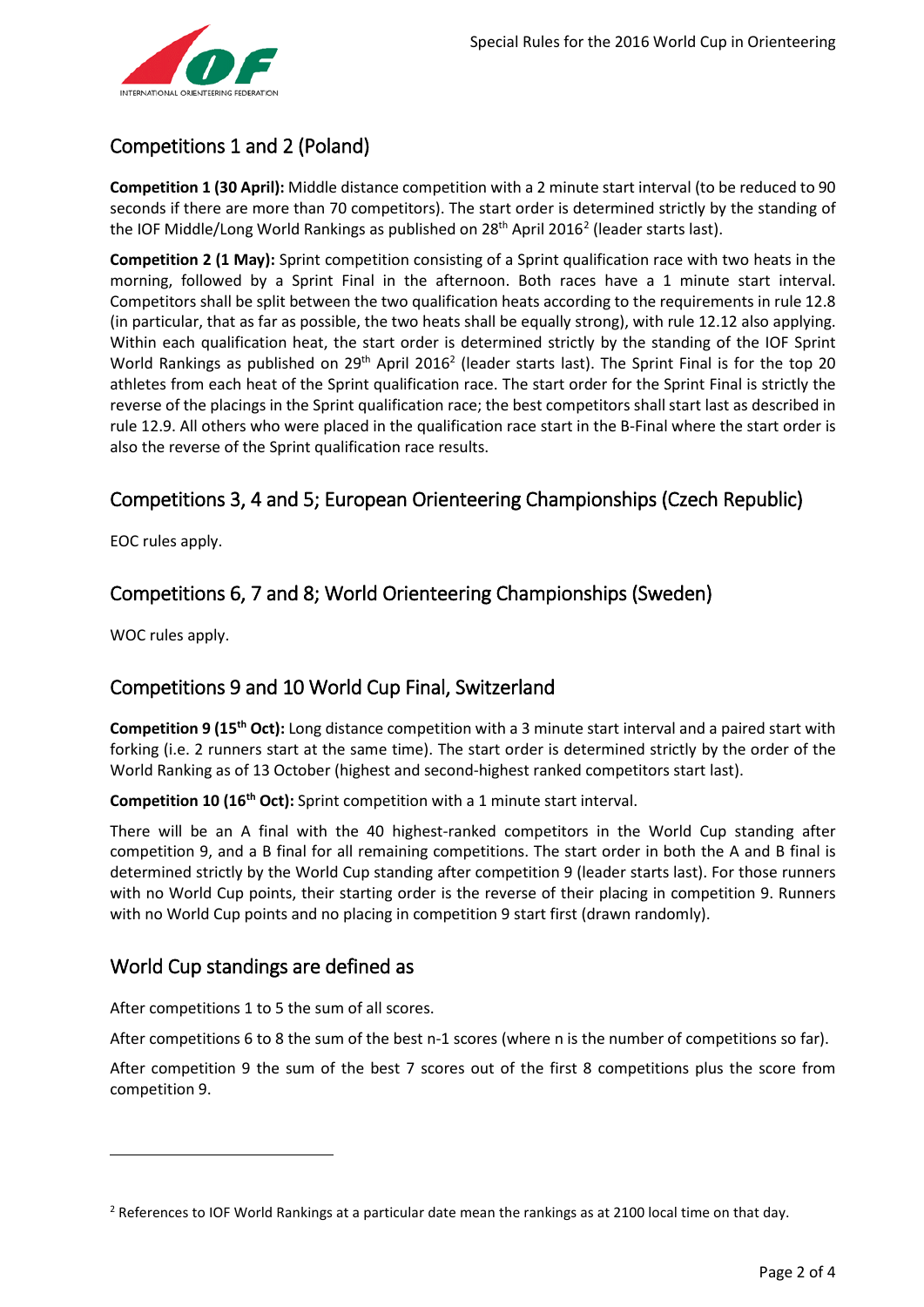

After competition 10 the sum of the best 7 scores out of the first 8 competitions plus the scores from competitions 9 and 10.

In the event of two or more competitors having the same number of points after competition 10, they shall be ranked in order of their placing in competition 10. Any competitors who are still equal shall be ranked in order of their highest placing during the season, and, if still equal, the number of occasions on which they achieved that placing.

In the event of a competition being cancelled or voided for any reason, the number of scores to count will be reduced by one.

## National quotas for competitions 1 and 2 and competitions 9 and 10

The national quotas for competitions 1, 2, 9 and 10 are based on the total points of the leading 10 athletes from each Federation in the IOF World Federation League tables (combined Sprint/Middle/Long) as published on 1<sup>st</sup> January 2016. Separate quotas will apply for men and women.

The allocations for competitions 1, 2, 9 and 10 will be:

- The top 6 nations get 8 places.
- All other nations get 6 places.

A Federation may enter any runner irrespective of his/her position in the IOF World Rankings lists.

All 2015 individual World Champions shall be offered a wild card place in competitions 1 and 2 provided they are selected by their Federation. All 2016 individual World Champions, provided they are selected by their Federations, shall be offered a wild card place in competition 9 and 10. These wild card places shall be additional to the national quotas.

## Scoring System

For competitions 1 to 10, 100 points are awarded to the winner, 80 points to 2<sup>nd</sup> place, 60 points to third place and so on as shown below:

1st place 100 points 2<sup>nd</sup> place 80 points 3rd place 60 points 4<sup>th</sup> place 50 points 5<sup>th</sup> place 45 points 6<sup>th</sup> place 40 points 7<sup>th</sup> place 37 points 8<sup>th</sup> place 35 points 9<sup>th</sup> place 33 points 10<sup>th</sup> place 31 points 11<sup>th</sup> place 30 points 12<sup>th</sup> place 29 points ... 40th place 1 point

In the case of a tie, the tied runners each receive the same points as if they had each been placed in the highest of the tied positions.